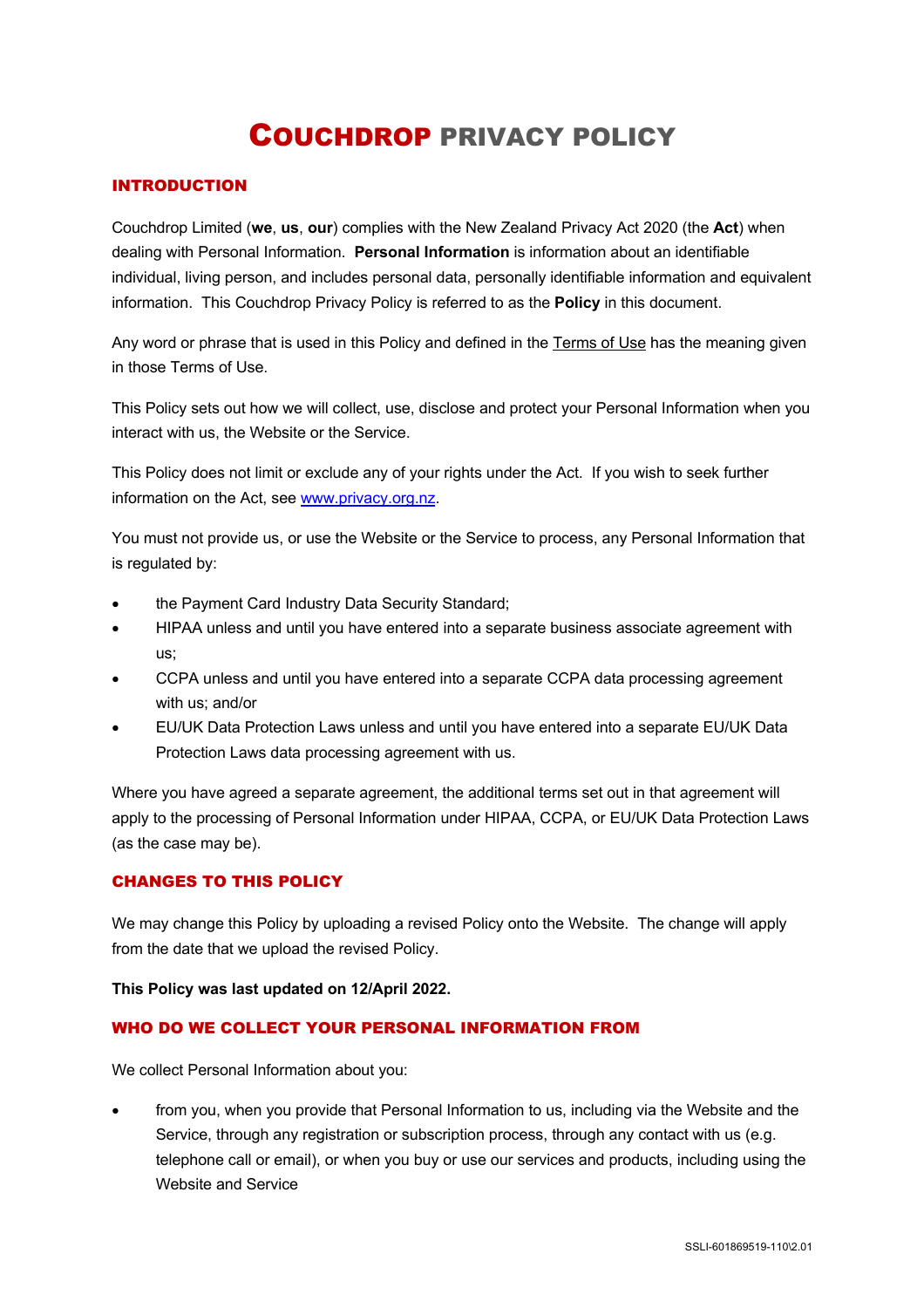- from third parties where you have consented to (or authorised) this
- from information that is publicly available.

If possible, we will collect Personal Information from you directly.

## WHAT PERSONAL INFORMATION DO WE COLLECT

We the types of Personal Information we collect may include:

- names
- addresses
- contact details
- identification details
- other Personal Information that you have consented to being processed through the Website and Service.

## HOW WE USE YOUR PERSONAL INFORMATION

We will use your Personal Information:

- to verify your identity
- to provide the Service to you or to provide the Service to a third party (where that third party holds your Personal Information)
- to market the Service to you, including contacting you electronically (e.g. by text or email for this purpose)
- to improve the Service that we provide to you
- to undertake credit checks of you (if necessary)
- to bill you and to collect money that you owe us, including authorising and processing credit card transactions
- to respond to communications from you, including a complaint
- to protect and/or enforce our legal rights and interests, including defending any claim
- for any other purpose advised to you before or at the time of collecting the Personal Information
- for any other purpose authorised by you or the Act.

#### DISCLOSING YOUR PERSONAL INFORMATION

We may disclose your Personal Information to:

- another company within our group
- any business that supports our Service, including any person that hosts or maintains any underlying IT system or data centre that we use to provide the Website or the Service. A list of the persons (as updated from time to time by us) is included on the Website. A business that supports our Service may be located outside New Zealand. This may mean your Personal Information is held and processed outside New Zealand
- a credit reference agency for the purpose of credit checking you
- a person who can require us to supply your Personal Information (e.g. a regulatory authority)
- any other person authorised by the Act or another law (e.g. a law enforcement agency)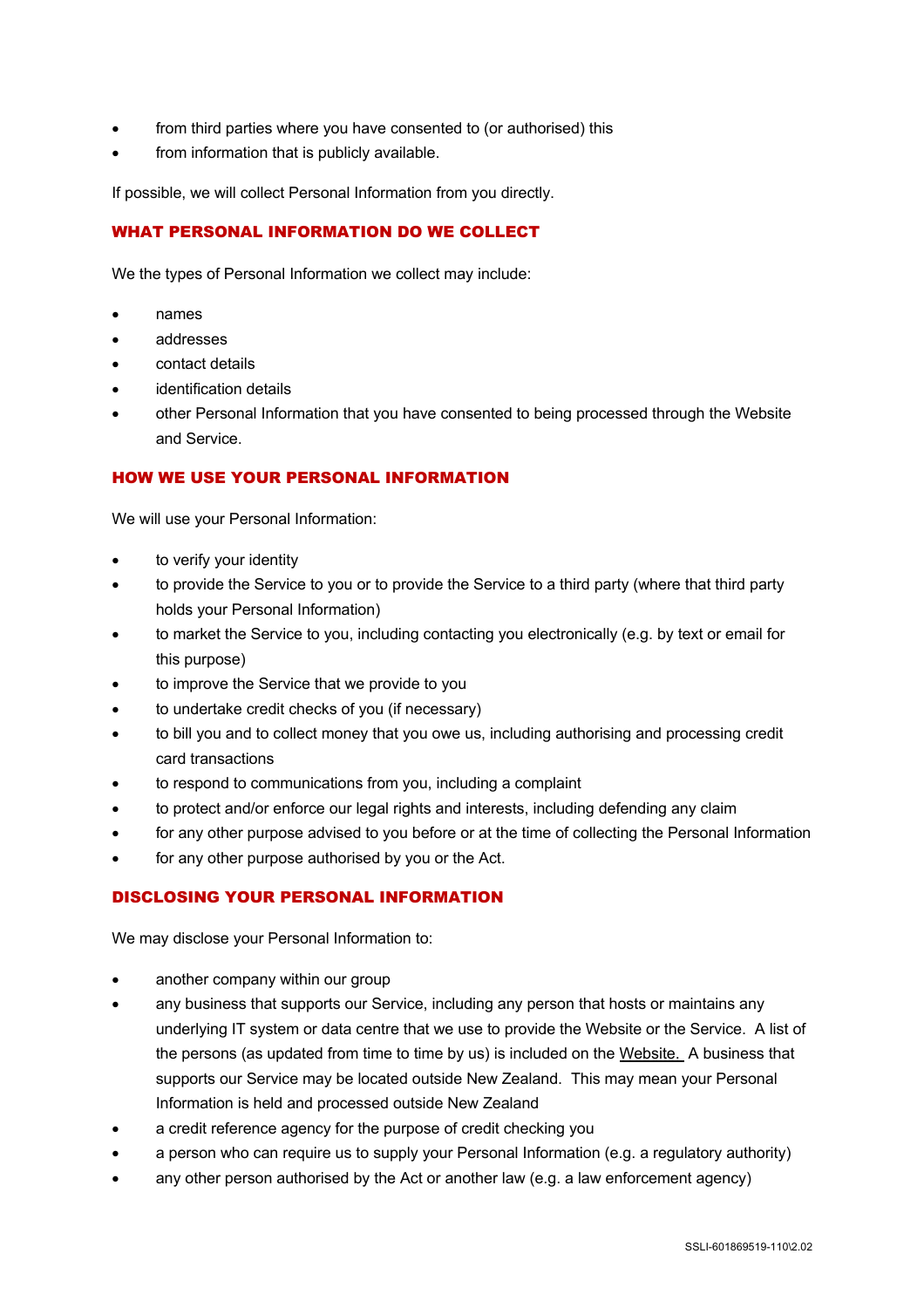any other person consented to (or authorised by) you.

In addition, you agree that:

- we may transfer your Personal Information to third parties in connection with a disposal of assets, restructuring, merger, or sale; and
- that third party is permitted to use, disclose and process your Personal Information in the same way as us.

## PROTECTING YOUR PERSONAL INFORMATION

We will take reasonable steps to keep your Personal Information safe from loss, unauthorised activity, or other misuse. The security standards with which we comply are listed on the Website.

#### ACCESSING AND CORRECTING YOUR PERSONAL INFORMATION

Subject to certain grounds for refusal set out in the Act, you have the right to access your readily retrievable Personal Information that we hold and to request a correction to your Personal Information. Before you exercise this right, we will need evidence to confirm that you are the individual to whom the Personal Information relates.

In respect of a request for correction, if we think the correction is reasonable and we are reasonably able to change the Personal Information, we will make the correction. If we do not make the correction, we will take reasonable steps to note on the Personal Information that you requested the correction.

If you want to exercise either of the above rights, email us at security@couchdrop.io. Your email should provide evidence of who you are and set out the details of your request (e.g. the Personal Information, or the correction, that you are requesting).

We may charge you our reasonable costs of providing to you copies of your Personal Information or correcting that information.

#### INTERNET USE

While we take reasonable steps to maintain secure internet connections, if you provide us with Personal Information over the internet, the provision of that information is at your own risk.

#### **COOKIES**

We use cookies (an alphanumeric identifier that we transfer to your computer's hard drive so that we can recognise your browser) to:

- monitor your use of the Website and Service; and
- enable you to maintain your session using the Service.

You may disable cookies by changing the settings on your browser, although this may mean that you cannot use all of the features of the Website and Service.